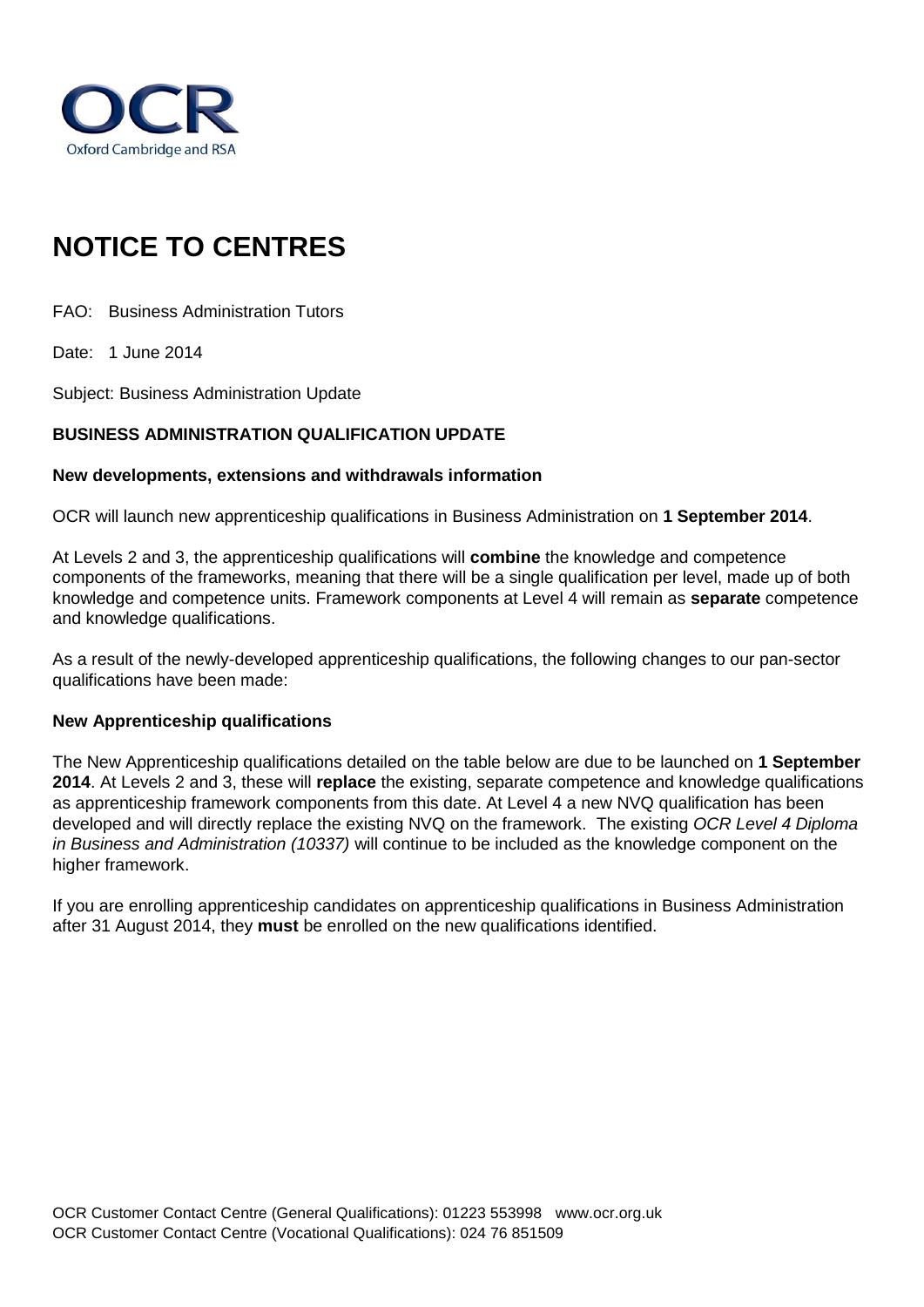| <b>New Apprenticeship</b><br>qualification*                          | Will replace the following qualification(s) on the apprenticeship<br>framework: |                                                                                                                                                                 |  |
|----------------------------------------------------------------------|---------------------------------------------------------------------------------|-----------------------------------------------------------------------------------------------------------------------------------------------------------------|--|
|                                                                      | <b>Competence</b>                                                               | Knowledge                                                                                                                                                       |  |
| OCR Level 2 Diploma in<br><b>Business Administration (10383)</b>     | OCR Level 2 NVQ Certificate in<br><b>Business and Administration</b><br>(04705) | OCR Level 2 Certificate in<br>Principles of Business and<br>Administration (04438)                                                                              |  |
| OCR Level 3 Diploma in<br><b>Business Administration (10384)</b>     | OCR Level 3 NVQ Diploma in<br><b>Business and Administration</b><br>(04708)     | OCR Level 3 Certificate in<br>Principles of Business and<br>Administration (04439)<br>Candidates should continue with<br>the current knowledge<br>qualification |  |
| OCR Level 4 NVQ Diploma in<br><b>Business Administration (10385)</b> | OCR Level 4 NVQ Diploma in<br><b>Business and Administration</b><br>(10362)     |                                                                                                                                                                 |  |

\*qualifications subject to accreditation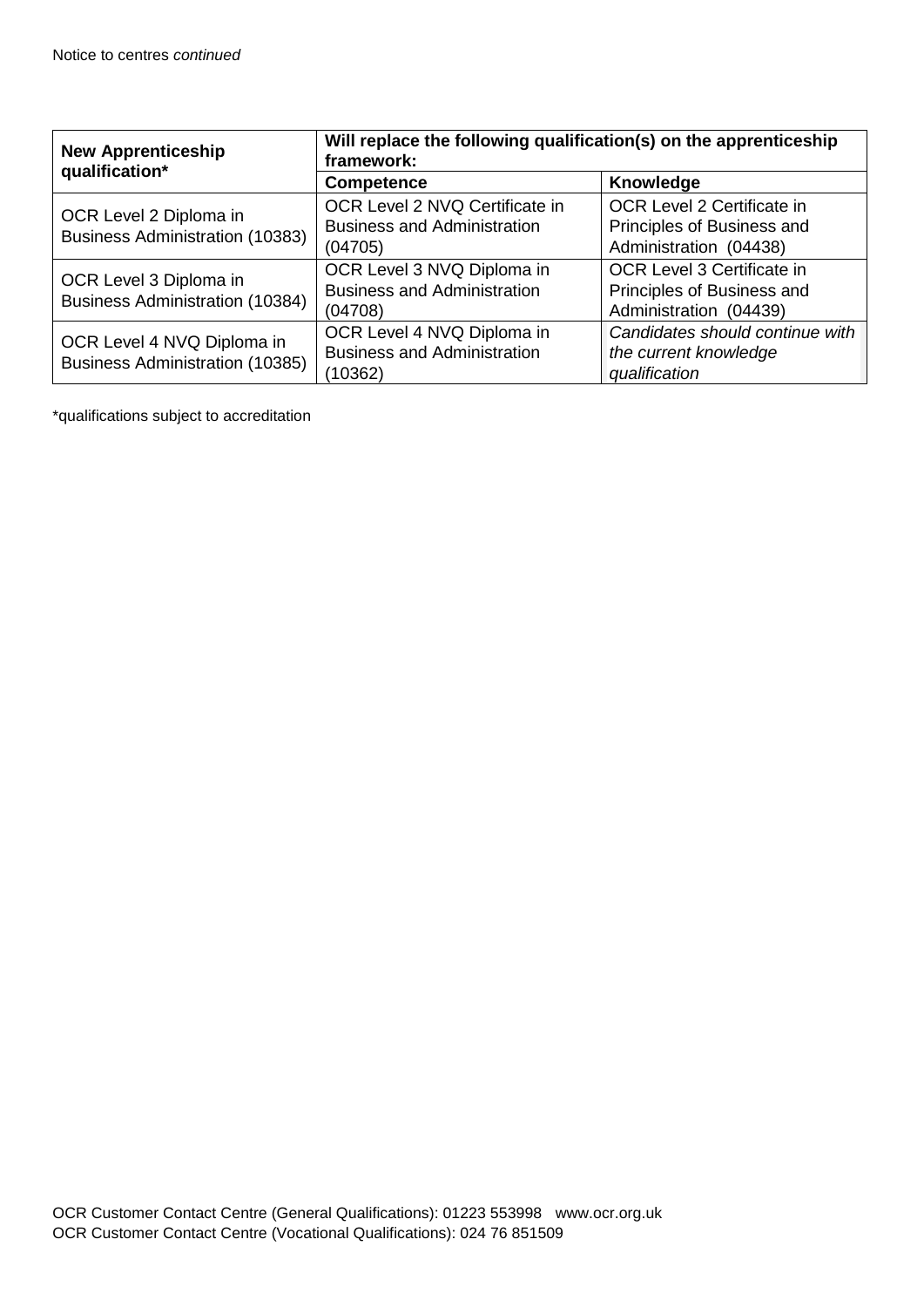## **Extended Qualifications**

We are aware that many of our centres offer Business Administration qualifications to **non-apprenticeship** candidates. As such, we have **extended** the qualifications detailed below to act as stand-alone qualifications, suitable for those candidates that wish to take an NVQ or knowledge qualification **outside** of an apprenticeship.

| Qualification                                                                      | <b>Accreditation</b><br>Code | Original<br><b>Last Entry</b><br><b>Date</b> | Original<br>Last<br><b>Certification</b><br><b>Date</b> | <b>New Last</b><br><b>Entry Date</b> | <b>New Last</b><br><b>Certification</b><br><b>Date</b> |
|------------------------------------------------------------------------------------|------------------------------|----------------------------------------------|---------------------------------------------------------|--------------------------------------|--------------------------------------------------------|
| OCR Level 1 NVQ Award<br>in Business and<br>Administration (04702)                 | 500/9425/7                   | 31/08/2014                                   | 31/08/2015                                              | 31/08/2015                           | 31/08/2016                                             |
| OCR Level 1 NVQ<br>Certificate in Business and<br>Administration (04703)           | 500/9426/9                   | 31/08/2014                                   | 31/08/2015                                              | 31/08/2015                           | 31/08/2016                                             |
| OCR Level 2 NVQ Award in<br><b>Business and</b><br>Administration (04704)          | 500/9582/1                   | 31/08/2014                                   | 31/08/2016                                              | 31/08/2015                           | 31/08/2017                                             |
| OCR Level 2 NVQ<br>Certificate in Business and<br>Administration (04705)           | 500/9645/X                   | 31/08/2014                                   | 31/08/2016                                              | 31/08/2015                           | 31/08/2017                                             |
| OCR Level 2 NVQ Diploma<br>in Business and<br>Administration (04706)               | 500/9647/3                   | 31/08/2014                                   | 31/08/2016                                              | 31/08/2015                           | 31/08/2017                                             |
| OCR Level 3 NVQ<br>Certificate in Business and<br>Administration (04707)           | 500/9624/2                   | 31/08/2014                                   | 31/08/2017                                              | 31/08/2015                           | 31/08/2018                                             |
| OCR Level 3 NVQ Diploma<br>in Business and<br>Administration (04708)               | 500/9625/4                   | 31/08/2014                                   | 31/08/2017                                              | 31/08/2015                           | 31/08/2018                                             |
| OCR Level 4 NVQ<br>Certificate in Business and<br>Administration (04709)           | 500/9508/0                   | 31/08/2014                                   | 31/08/2017                                              | 31/08/2015                           | 31/08/2018                                             |
| OCR Level 2 Certificate in<br>Principles of Business and<br>Administration (04438) | 500/9750/7                   | 31/08/2014                                   | 31/08/2016                                              | 31/08/2015                           | 31/08/2017                                             |
| OCR Level 3 Certificate in<br>Principles of Business and<br>Administration (04439) | 500/9751/9                   | 31/08/2014                                   | 31/08/2017                                              | 31/08/2015                           | 31/08/2018                                             |
| OCR Level 4 Diploma in<br><b>Business and</b><br>Administration (10337)*           | 600/8145/4                   | 31/08/2014                                   | 31/08/2017                                              | 31/08/2015                           | 31/08/2018                                             |

\*denotes qualifications that will also be included as knowledge components on the higher apprenticeship frameworks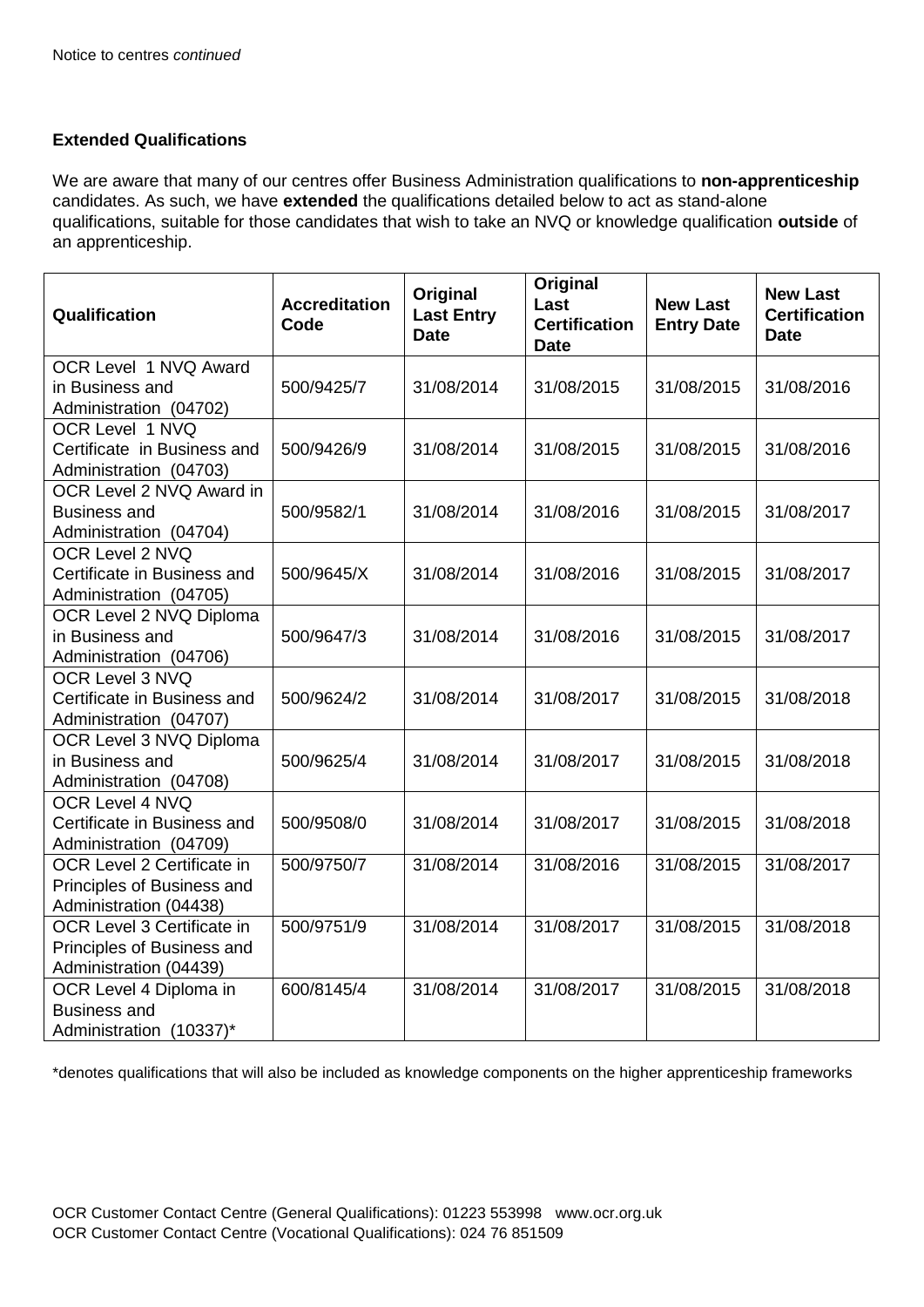### **Qualifications for Withdrawal**

The OCR Level 4 NVQ Diploma in Business and Administration (10362) will be **withdrawn** on its last entry date and **directly replaced** with new Level 4 NVQ qualification.

| <b>Qualifications to be withdrawn</b>                                             |                 |                                  |                                             |                                                                     |                                          |
|-----------------------------------------------------------------------------------|-----------------|----------------------------------|---------------------------------------------|---------------------------------------------------------------------|------------------------------------------|
| <b>OCR</b><br>Qualification                                                       | <b>QCF Code</b> | <b>Last Entry</b><br><b>Date</b> | Last<br><b>Certification</b><br><b>Date</b> | Replacement<br>Qualification*                                       | <b>Intended</b><br>Launch<br><b>Date</b> |
| OCR Level 4<br>NVQ Diploma in<br><b>Business and</b><br>Administration<br>(10362) | 601/2524/X      | 31/08/14                         | 31/8/17                                     | OCR Level 4 NVQ<br>Diploma in Business<br>Administration<br>(10385) | 01/09/14                                 |

\*qualifications subject to accreditation

Please be aware that the last certification date is the last date on which OCR will produce certificates and therefore it is advised that centres plan for completion of all candidate assessment at least two months prior to this date. Please also be aware that OCR assessors are not available to conduct any assessment in the last two weeks of August each year, so **we advise submitting claims by mid-June 2017.** The specific dates for annual assessor downtime are published annually in the OCR *Admin guide: Vocational Qualifications*, available at [www.ocr.org.uk/admin-guides.](http://www.ocr.org.uk/admin-guides)

#### **Level 1 Qualifications**

The Level 1 qualification detailed below will be launched on 1 September 2014 and is ideal for use in Traineeships.

| Qualification                   | <b>Qualification Type</b> | Date available   |
|---------------------------------|---------------------------|------------------|
| Level 1 Certificate in Business | Combined knowledge and    | 1 September 2014 |
| Administration (10382)*         | competence                |                  |

\*qualifications subject to accreditation

The complete table in Appendix 1 gives an overview of all qualifications detailed in this update, and their suitability for differing cohorts.

New Apprenticeship web pages will soon be available on the dedicated Apprenticeship area of OCR's website. Please keep your eye on this area for regular updates, including draft units and rules of combination for each new qualification. [www.ocr.org.uk/qualifications/by-type/apprenticeships](http://www.ocr.org.uk/qualifications/by-type/apprenticeships)

You can also sign up for [email updates](http://www.ocr.org.uk/i-want-to/do/email-updates/) in these subjects to ensure that you receive direct updates to your inbox or join our [social networks](http://www.ocr.org.uk/social/) where regular updates are posted.

If you have any queries about this notice, please call our Customer Contact Centre on 01223 553998.